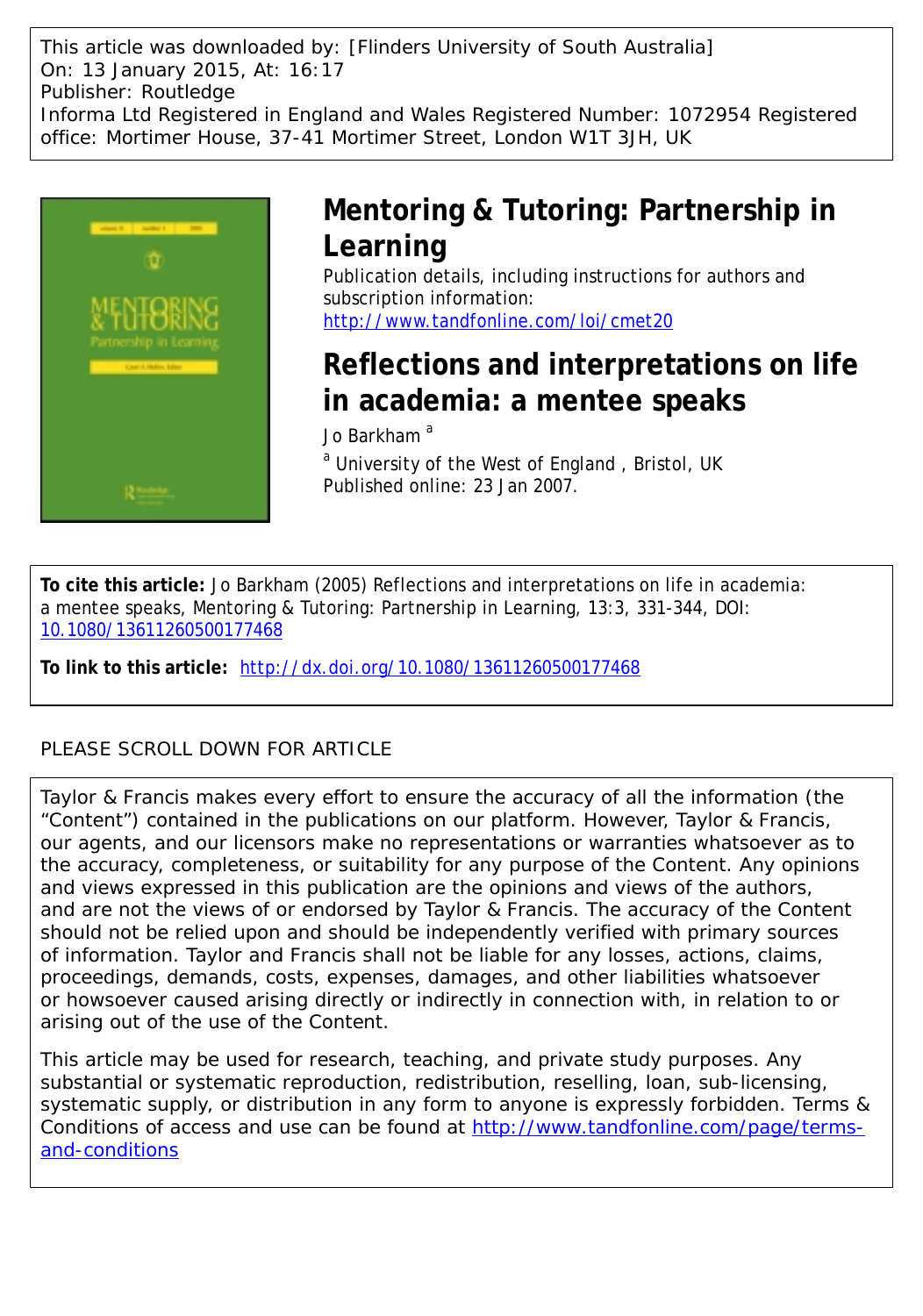# **Reflections and interpretations on life in academia: a mentee speaks**

Jo Barkham\*

*University of the West of England, Bristol, UK*

Using personal autobiographical data collected over the course of an academic year, this article reflects the experiences of a new teacher educator entering higher education. Emergent patterns are examined and illuminated using the discourse of mentoring, and this discourse is, in turn, challenged, in part for the imbalance in the voices recorded, and at times for its masculine nature. The notion of a mentee's role being in any way passive is dismissed, and the relationship between mentor and mentee is examined for reciprocity and negotiation within a structured, supportive framework. Questions are posed regarding the benefits and costs to mentors, citing research that exposes how even the most successful women in academia may suffer negative emotions. In analysing one mentee's journey through a year in academia, a struggle with a changing and contradictory selfimage is exposed. Having a sense of ownership in a learner-driven mentoring process is acknowledged, and some suggestions on the qualities of a successful mentee are offered. The paradox of who mentors the mentors is also examined. The process of mentoring is viewed as an investment in staff and the constantly evolving institution.

## **Introduction**

As I stand here, on that pinpoint of time between yesterday and tomorrow, I look back. What I remember is but a shadow of all I forget. Finding myself through stories of a fragmented past, I find myself empowered to move forward.

(Inspired by a poem sent by Catherine Wilson to the editor, *Feminism and autobiography*: Cosslett, 2000)

ISSN 1361-1267 (print)/ISSN 1469-9745 (online)/05/030331–14 © 2005 Taylor & Francis Group Ltd DOI: 10.1080/13611260500177468

<sup>\*</sup>Faculty of Education, University of the West of England, Frenchay, Bristol BS16 1QY, UK. Email: jo.barkham@uwe.ac.uk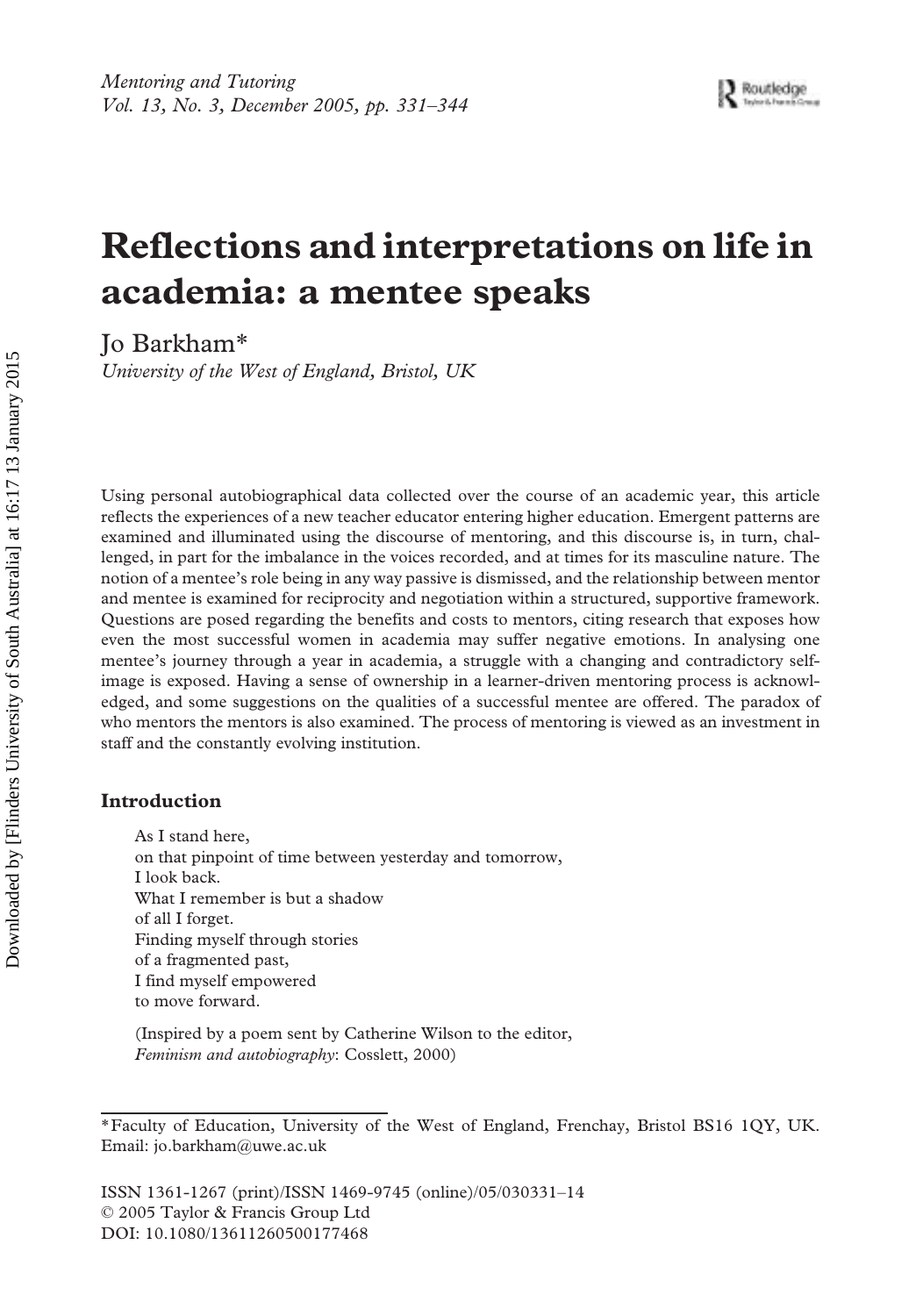This paper explores some of the influences that have supported one relatively successful mentoring relationship within the field of education. This is a woman's story—the first draft of which was told as a mentee at the end of her first year as a 'new academic', guided throughout that year by Heather (a pseudonym used to respect her request for confidentiality). The story is told entirely on my own terms, supported and inspired by my mentor, who was the first to suggest there was value in a reflection of this kind. I make no claim of typicality or generalizability, but seek to 'explain the patterns that exist, certainly not to discover general laws of human behaviour' (Schofield, 1993, p. 92).

#### **Method: private diaries and public records**

My own autobiographical account is at the heart of this narrative, containing data on which I base my reflections. I always keep a rough journal of notes, which is, in effect, a personal diary; but these were extended as a result of an early conversation wherein Heather and I had discussed the merits of my keeping a more reflective account during my induction to academia. I was able to use these reflections in written assignments, forming part of a taught course, which the institution requires those new to academia to undertake in their first year of service. My own recollections and those of others (including Heather's) support these private notes.

This is a subjective realm, not the 'naïve delusion that one has tapped the bedrock of truth' (Plummer, 1983, p. 14); yet, using my own story gives rise to particular questions of ethics around confidentiality—my name is not anonymized, and therefore friends and colleagues might be identifiable. There are particular tensions when writing an open and honest account about the institution within which a researcher works, though a positive account is comfortable to write; I doubt that I could have been encouraged to write this paper had my experience been otherwise. It was during my second meeting with Heather when, deep in discussion about the processes we would go through during the year, we reflected on our previous experiences of mentoring. Heather expressed her interest in my insights and told me, 'There's a paper for you to write here'. We both agreed that the voice of the mentee, sometimes silent in the literature on mentoring, should be heard (Mullen, 2005).

#### **A mentee in academia**

I began my new career just two days before my 50th birthday, feeling strangely lost, as I knew no one with whom to share my celebrations. Having spent much of my working life teaching in the primary school system in England, I had left in 2000 to take up a one-year contract as a consultant with the National Literacy Strategy, which the New Labour government had imposed somewhat controversially on schools throughout the country. My experience prepared me well for my next change of career. I arrived in academia, in 2001, with a desire to educate students aspiring to become teachers of children aged 5 to 11. I came also with a strong sense of my own identity, deeply rooted within my life experiences.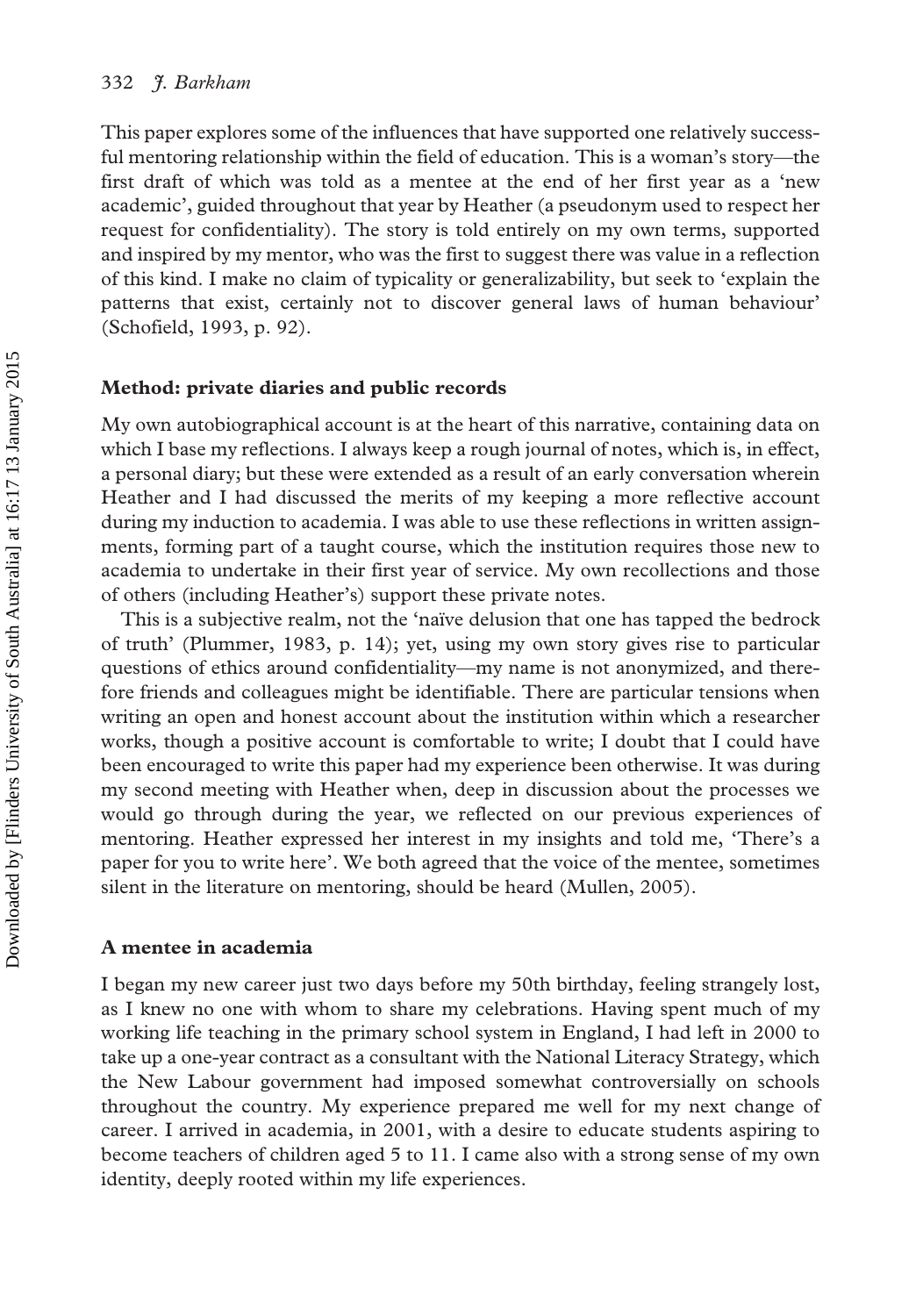Heather and I first met at length during an induction meeting. I remembered her from my job interview and recalled her incisive and intelligent questioning. We found we had much in common—both women with families, although her children were younger, Heather being some years my junior. But the obvious difference that became apparent in our first meeting was that I was a talker while Heather was a listener. Galbraith (2001), who identifies the characteristics of a good mentor as having strong communication skills and a good mentee as having strong listening skills, might have questioned our effectiveness. Heather, initially, came across to me as very quiet, reflective, and somewhat reserved. I was momentarily unnerved; I wondered what she was thinking. I recognized that I was very pleased to be appointed, and rather excitable, which is not uncommon for me. My talkative nature was also a disguise for my nervousness about the challenges I faced ahead. I began to wonder how such a mentor might react to my capacity to be, at least outwardly, relatively confident and somewhat ebullient.

Heather was most helpful as I asked her for a general overview of the nature of the work I would be undertaking. She gave me course documentation and answered my many questions about the nature of the teaching at undergraduate and postgraduate levels. I realised that I had much to learn about working in higher education (HE), and I was worried that I did not even know what questions to ask: I certainly 'lacked experience and organisational knowledge' (Roberts, 2000, p. 153). If knowledge and power are inextricably related, as Foucault (1977, p. 27) reminds us, then my feelings of bewilderment and vulnerability at this point are unsurprising. As our first meeting developed, however, I began to recognize a particular strength within my mentor, born of the expertise she began to share with me and the provisional nature of her advice.

My mentor would quickly build upon what I already had to offer, rather than ever giving a definitive answer from her own experience. Heather assured me that my experience of working with young children, together with my experiences of engaging with the continuing professional development of practising teachers, would be an ideal grounding for my new career when leading seminars and lectures. Working effectively in facilitating students' learning was my first concern, and my mentor proved to be reassuring. Heather appeared quite knowledgeable, empowered with a deep and extensive insight into the workings of academia. This gave me a sense of security as I gained faith in her ability to support me in meeting the unknown and, therefore, daunting challenges ahead. Her nonjudgmental manner left me with the feeling that I could trust her with my candid responses in future. I left the first meeting with some sense of relief at having an effective mentor on whom I could call for support and who would guide me in the months ahead.

#### **Reorientation: changing in a world of change**

Induction into my new role had begun at the very beginning in September at the start of a new academic year. It was followed by three weeks that proved both disorientating and disconcerting. I had a sense that my change in career had taken place at a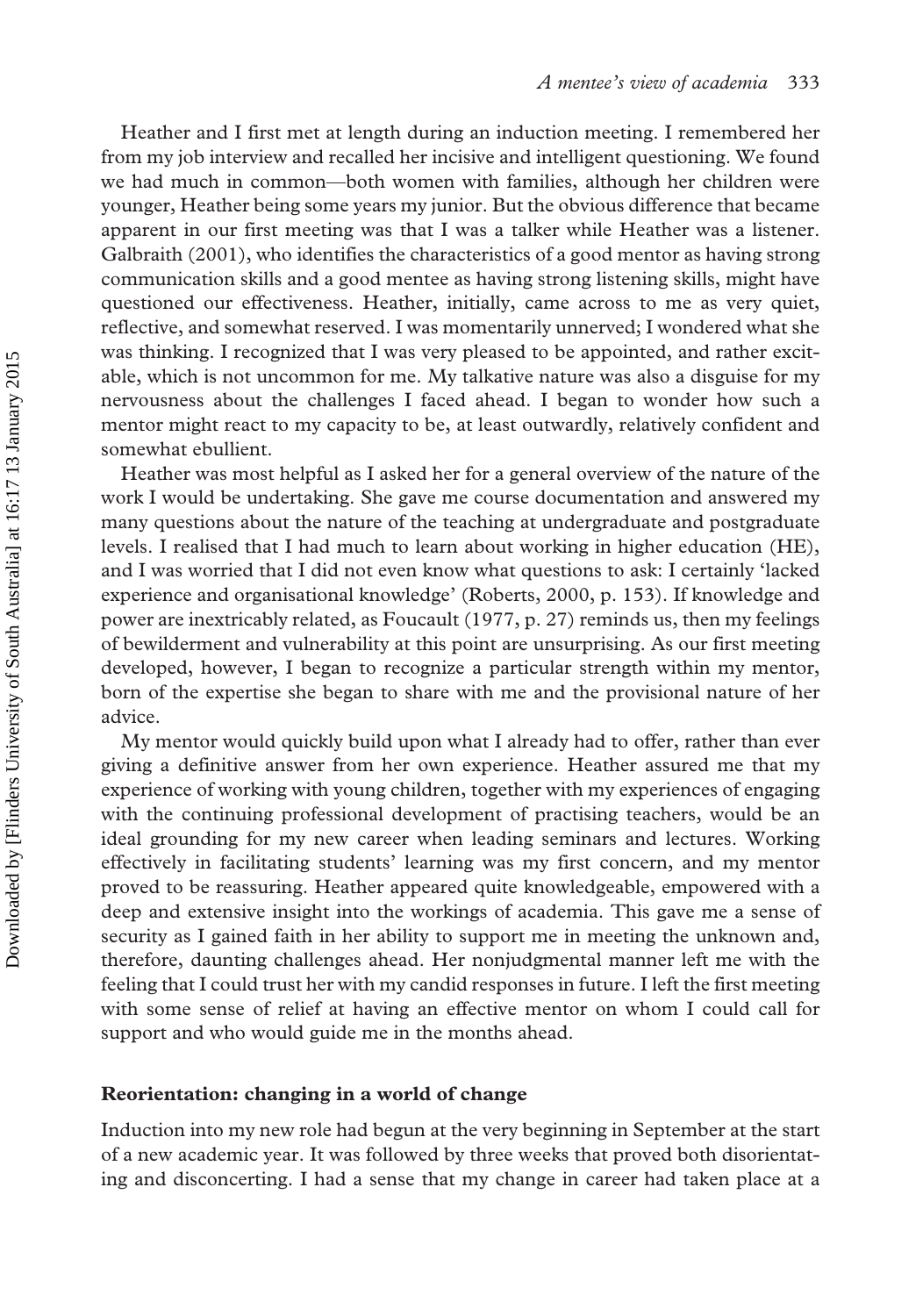significant time in both my own and others' lives. The entire faculty of education had relocated to a new, purpose-built accommodation on the main university campus during the summer before I arrived. The building was unfinished, and my new colleagues were in disarray as they settled into their offices with their possessions in packing-crates. My diary entry for the day I moved into my own room reads, 'Today the world is changed forever; I now truly know the meaning of the word *evil*'. It was 11 September 2001, and I was not the only one feeling disorientated. I wondered briefly if this were some sort of personal omen.

Speaking to other colleagues who are new to higher education, the sense of uncertainty on entering the complexities and relative freedoms of HE institutions is quite common. Knight and Trowler (1999, p. 21) confirm that 'new academics welcomed the freedom … and were also worried by it, feeling isolated and uncertain about what they should be doing'. That is why I appreciated the tireless responses of my mentor and needed to ask her *so many* questions, some of which may have seemed trivial, but they were all important to me.

#### **Questions of survival: feeling foolish**

Seemingly small and inconsequential details are of major importance to new staff. Feeling disempowered and inadequate at times, I needed information about the mundane. I feared becoming a burden to busy and sometimes preoccupied new colleagues, and felt it important not always to rely on my mentor, however approachable. Examples of early questions were how to use the photocopier, how to read the very complex timetable, and to whom I should go for travel expense claims. I also needed advice about responding to my colleagues, which helped me to establish good working relationships. I had to be sensitive to a number of academic colleagues who were intending to take early retirement following changes in their working conditions.

My concerns for the patience of my mentor were quickly dismissed, together with my apologies; Heather always left me with the impression that she was pleased that I had contacted her. The success of my approach as a mentee laid in the apology, appreciation, and avoidance of being over-demanding. My mentor's success laid in her willingness to respect each question as having merit and being responsive and reassuring. She also demonstrated her respect for me and my willingness to expose my ignorance, which we both agreed was a gift to be used to enhance what was becoming a journey together. Heather made it clear that we should analyse my questions and use the experience to engage further with the process of mentoring.

#### **'Big picture' questions: untangling the knitting**

The courses I teach offer students opportunities to study within the university and also in professional practice placement in schools. There are several programs, all modular in structure. Teaching a variety of different undergraduate and postgraduate courses was confusing. Some students similarly demonstrated their opaque understanding of how their programs were structured: my diary describes the complexities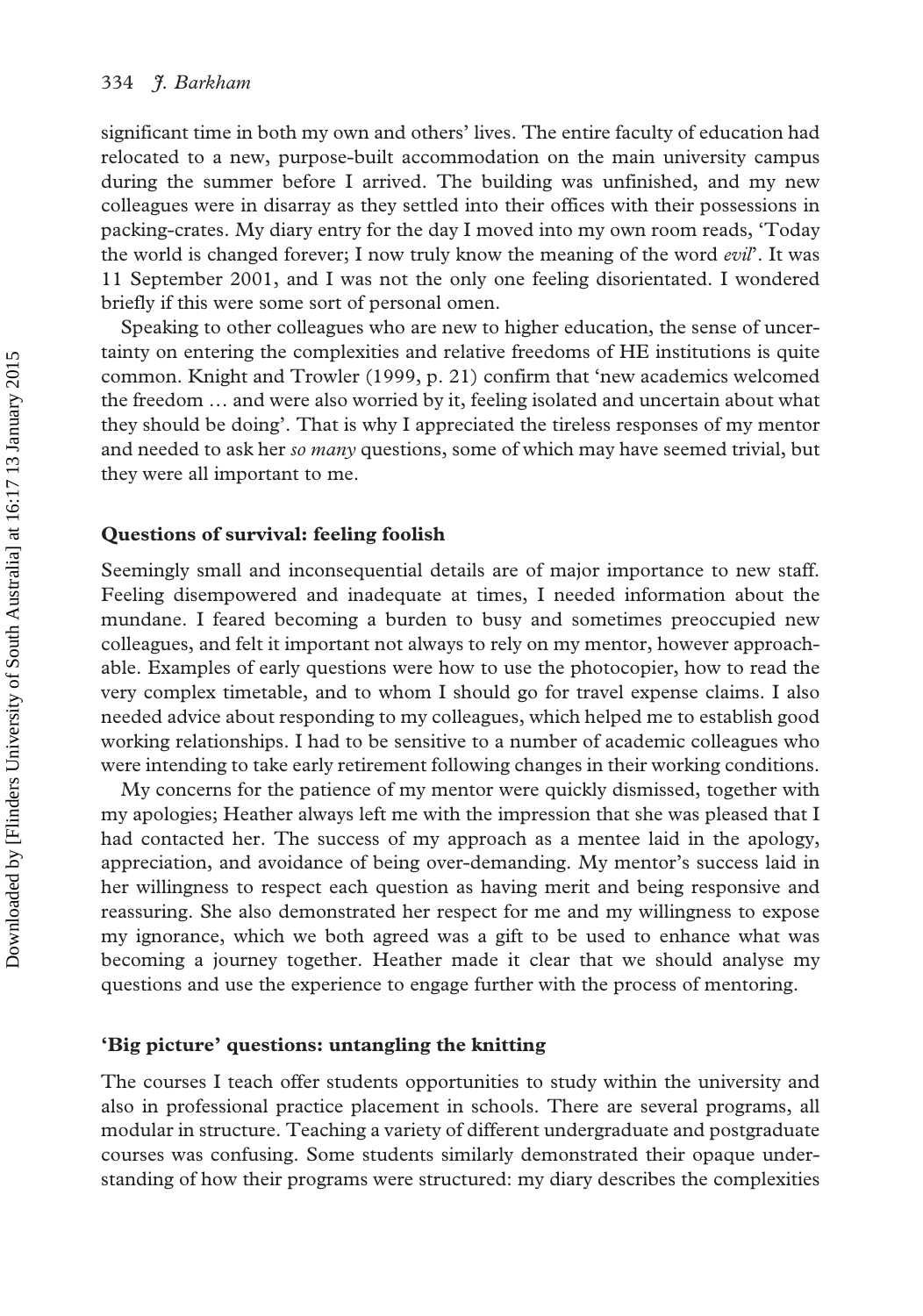as 'tangled knitting'. I did not know who to inform when concerns arose, or who to approach for the answers to questions about a particular aspect of a course. As an active listener, Heather did more than simply respond with answers. She offered me a 'map' of courses and associated responsibilities—again suggesting, not assuming or imposing.

Heather went on to gather key information for me and demonstrated where I could go for more detail within a particular program: leaders of modules, courses, and subjects. This was empowering, as I was then able to decrease my dependence on my mentor and seek information from others and, I felt, with fewer apologies. Sometimes documentation seemed inadequate; thereafter, I felt justified in seeking out that which I needed to know and, furthermore, began to question the quality of documentation. My organizational knowledge and influence was growing; Heather had succeeded in making me a more autonomous learner. As we both recognized more fully what I needed to know, my questioning from that point began to change. This was the point when the seemingly trivial questions were seen as triggers for broader discussion.

#### **Tutoring in schools: out of the frying-pan**

One of my new responsibilities was to observe students working as trainee teachers and give them feedback on their performance in the classroom. I was very aware of the responsibility I would bear for my students' professional careers and, in turn, the impact that would have on children's futures. While my previous experience had prepared me for a role where I was a welcome visitor within another place of work, I also recognized the potential difficulties of working alongside professionals in the classroom who are supporting the trainee. I was concerned how I would be received as a tutor in schools: would my judgments concur with a class teacher's?

There was no formal training at that time for this aspect of my role, which I found disconcerting, despite my experience from my previous position. I therefore requested that I be permitted to accompany my mentor on a visit in order to shadow her practice. Heather agreed and was generous with her time, once again, as we discussed the tensions that exist when tutoring students with limited time for observing their practice, reviewing their considerable files of evidence, and then giving them sensitive, constructive, and challenging feedback. Her advice was pragmatic as well as principled. In particular, I was able to observe her debriefing students on their performance and began to understand the depth of her insight and ability to empower students with her approach. Once again, the quiet mentor was listening first, then gently probing her students' understanding and provoking them into dialogue. Through asking them questions such as: 'Why do you think this happened?'; 'How might you solve this?'; and 'How would you do it differently next time?', Heather supported her students through a process where they were able to reflect critically and constructively on their own practice. She also demonstrated her respect for my interventions when asking me to advise a student on a point of mathematics that I had noted and discussed with her.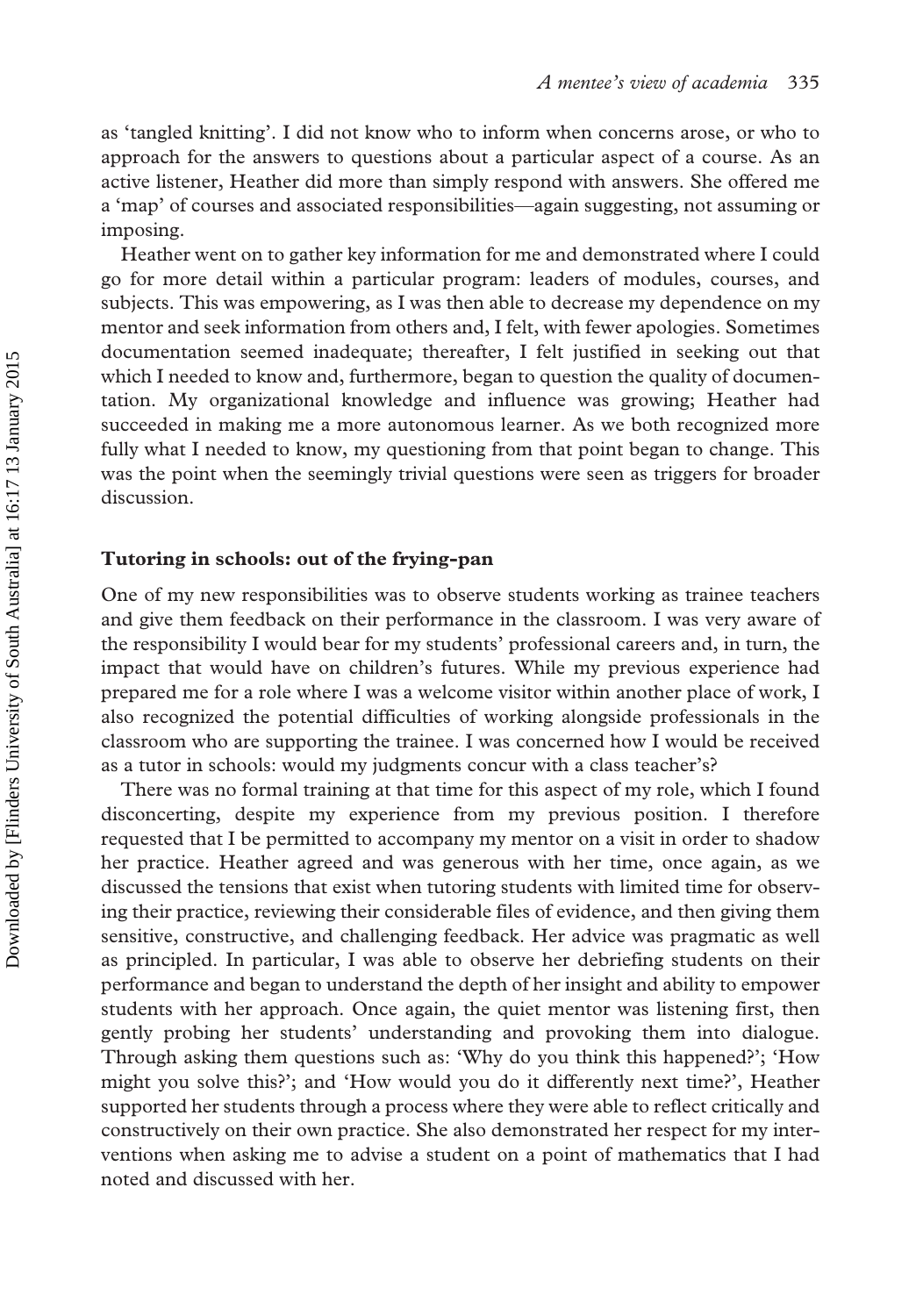#### **Lecturing or training?**

Heather welcomed me to sit in the audience of one of her lectures, and she was present in two of my early seminars. Again, she was supportive and congratulatory. She reflected upon the usefulness of my previous experience in delivering courses as part of the continuing professional development of practising teachers. Heather had not had this kind of experience herself prior to entering higher education; she had previously been a very successful class teacher, school manager, and researcher. She commented, 'I can tell you have done this sort of work before—it shows'.

Heather allowed me to become self-critical and share my sense of weakness within seminars. I found that encouraging the quietly passive student to contribute was particularly difficult. Instead of imposing an approach of *how to teach*, Heather helped me realize that I was entering into a discussion about *how I teach* and, more importantly, *how the students learn*. The debriefing became a professional dialogue where we agreed that we were learning from each other. I noted in my diary: 'I came here to train teachers, but Heather educates students. I still see myself as a trainer and Heather as an educator. Perhaps I will change.'

#### **Structure as security and support**

Heather is not my line manager, and, according to the university's own documentation, 'not involved in formal procedures leading to decision on the outcome of probation' (UWE, 1999, p. 21). I saw Heather as a supportive *colleague*, a perspective that enabled us both to work in a secure relationship; I felt safe in open and honest disclosure to her. This, in turn, led to a rapport that allowed for formative and developmental mentoring (Knight & Trowler, 1999, p. 28).

Formal monthly review meetings offered an opportunity to discuss my progress, enabling me to raise issues of direct relevance. Heather made it clear that the agenda was largely mine to set, but this was only partly reassuring. My early concerns remained—I was still ignorant of many aspects of procedures and unaware of what issues to raise. I was relieved when Heather enlightened me about marking schedules, assessment regulations, and the formal appraisal system during my probationary year where my teaching would be observed. By negotiation, therefore, our discussions were appropriate and wide-ranging.

#### **Illuminating the path: both seeing the light**

After each meeting, Heather wrote a perceptive summary that left me feeling that she had guided a pathway for me through the process. I commented that she had 'succeeded in erecting lights for me on what has been a dimly lit road'. I also had an increasing awareness that in uncovering the complexities of our working environment, Heather had also found the process helpful. Together we had talked ourselves into some shared understandings. During one meeting in December, three months into my first year, we discussed the inevitable tensions of the job, where our time is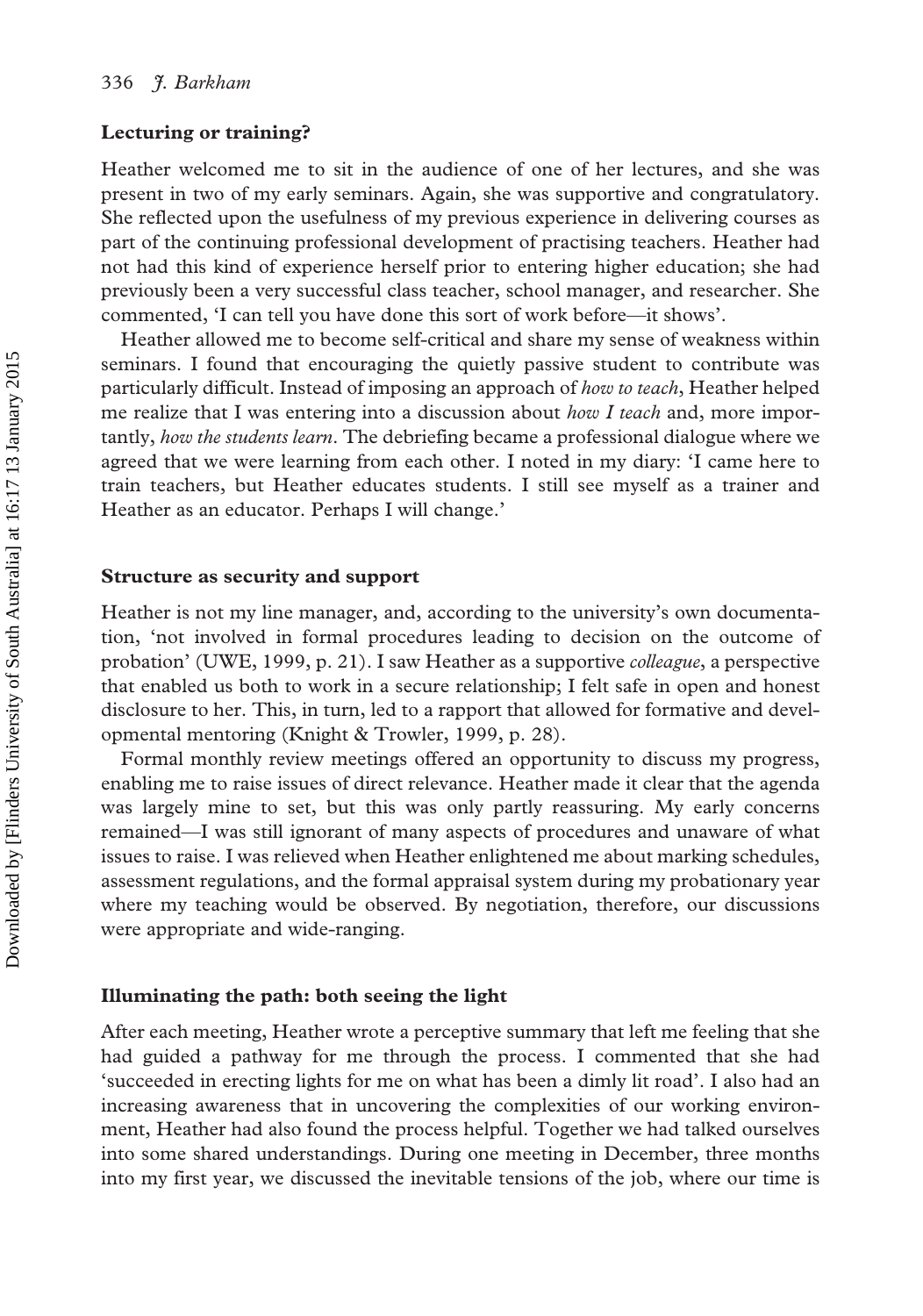limited but the needs of the students are not. Heather's metaphor was a 'bandage that is too small to cover the wound; it will only stretch so far'. At this point, I was recognizing more clearly some of the effects these tensions have on colleagues, as well as on me. We began to explore what our responses might be to these challenges, and at the end of the session, we agreed that we had both benefited equally from this dialogue. In another article written as a mentee, Fletcher (1997, p. 49) noted, as do I, that 'mentoring is a process of negotiation and development for mentor as well as mentee'. I also concur with Knight and Trowler (1999) that much of my mentoring was 'learner driven'.

#### **Investment through a structure**

While the mentoring process was very clearly responsive to my own needs, it took place within a structured framework. Knight and Trowler (1999, p. 29) insist that successful mentoring 'depends on the mentor taking the job seriously and scheduling regular meetings'. Heather had consented to be my mentor and was protected by having time allocated by her line manager for the process. Mentoring was part of her assigned duties, and she was also given the opportunity to attend meetings as part of her own professional development. She made this clear to me during one of our sessions when we were reflecting on the mentoring process. This gave me the reassurance that I was not making unreasonable demands and that the organization where we worked was structurally enabling my progress during my first year in post. This gave me a sense of security and self-worth—others were investing in *me*. In turn, my commitment to the organization and my new career strengthened.

#### **It takes a village to raise a child**

Knight and Trowler (1999) were right in stating that many colleagues contribute to the mentoring process. As a mentee, I benefited significantly from working with several experienced colleagues, most of whom behaved in a similarly supportive manner to my mentor. One suggested I join a tutorial for his students prior to their school experience; another persuaded me to write regular articles for a professional journal to 'get into the habit of writing'. In addition, there was a program leader who explained a number of features of the undergraduate degree structure. Then there was my line manager, a head of school with a wicked sense of humour and the skill to make colleagues feel at ease. He might be described as a charismatic leader, demonstrating elements of 'interactional leadership': 'sensitised to current practices, discourses and meaning construction [and establishing] a climate of negotiation based on trust oriented to … departmental goals' (Knight & Trowler, 1999, p. 32). Thus, many people contributed to my sense of being nurtured, giving me a common message that I was welcome to approach them for guidance; they were generous with their time, and I was grateful to them.

A mentor's role takes place within a wider dialogue between members of the academic community, sometimes positive, but occasionally problematic. Some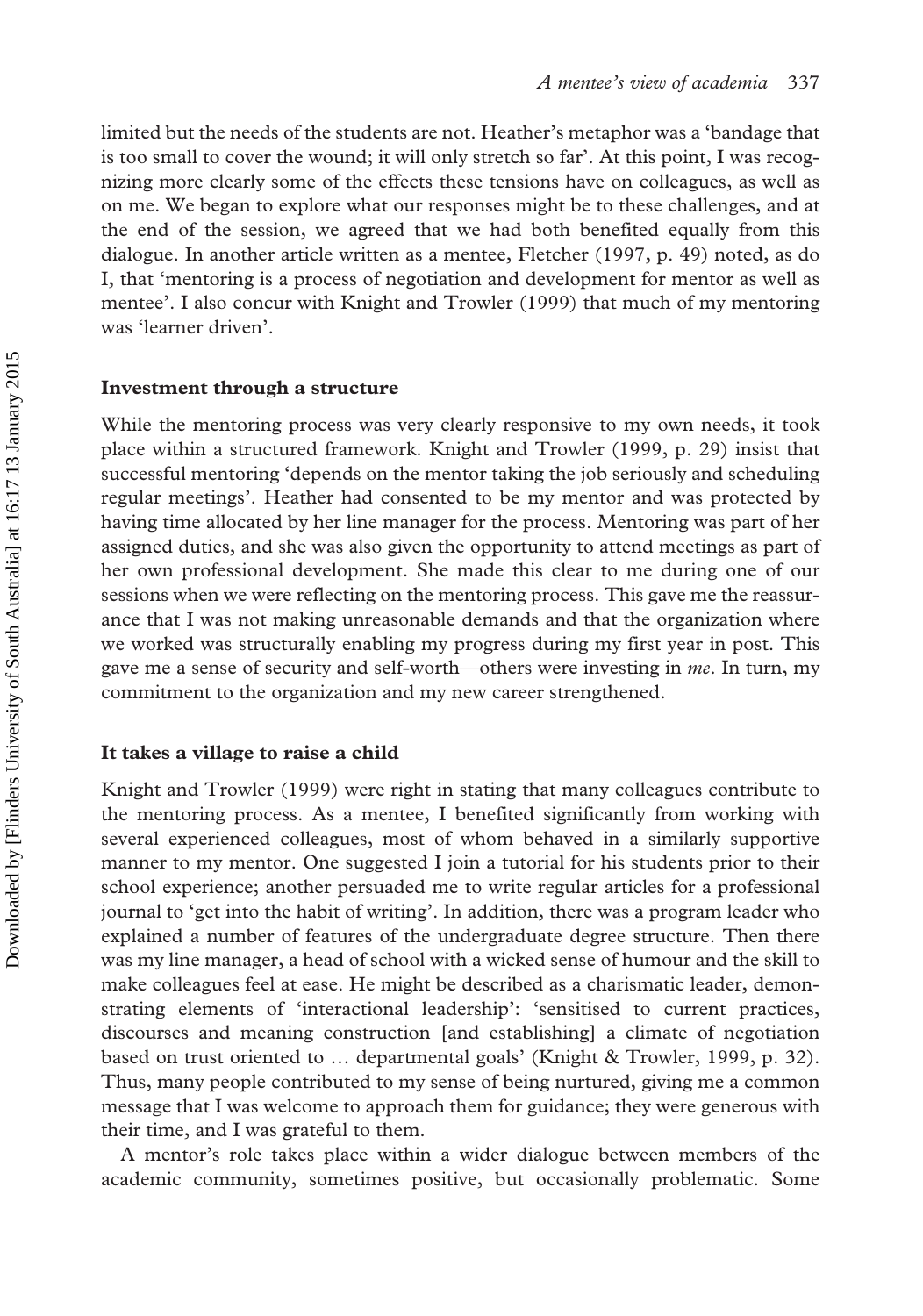colleagues shared their difficulties with me, as I was the 'new' colleague, willing to listen to their personal or professional concerns. Their acts of disclosure were at times uncomfortable and burdensome, particularly when I felt my experienced colleagues' disillusionment was affecting my adjustment to my new career. However, they did enable me to enter into a dialogue of reciprocity, as I shared my confusions and concerns in turn. This became a valuable tool by which I was able to establish my identity within the institution. As Oakley (1981, p. 41) advised any would-be interviewer: 'In most cases, the goal of finding out about people through interviewing is best achieved when the relationship … is non-hierarchical and when the interviewer is prepared to invest his or her own personal identity in the relationship.' In the same way, I discovered that investment of my identity in dialogue became an essential aspect of orientation into my new working environment.

#### **Professional and personal relationship: coffee or squash?**

My relationship with Heather developed from professional to more personal. She taught me to play squash, and we continue to enjoy our games together. The importance of such a friendship has also been acknowledged extensively in research (see e.g. Clutterbuck, 1991; Mullen, 2005). Gardiner (1996) found 'friendship' to be a significant element in more than half of mentor–mentee relationships surveyed. Gardiner (1998) has further suggested a contract, implied or negotiated, to include reliability and openness, sharing of experiences, genuineness, and respect. I saw examples of Heather's openness as she debated with me as to whether she was primarily mentoring me for the benefit of the organization, serving a process that Fabian and Simpson (2002) refer to as 'acculturation', with considerable pressure to conform to the values of the organization. This concerned Heather, who was reassured when I stated that I felt she was mentoring me for my personal development and that I was comfortable with aspects of our work that might indeed be termed 'acculturation'.

Heather also displayed great warmth and concern for me, an example being the day I arrived, soaking wet, after cycling to work in traditionally inclement English weather. In Gardiner's view, this responsiveness and warmth extends self-esteem in the mentee. In addition, the nonjudgmental support offered by Heather became a 'two-way process and thus contributed to the longevity of the friendship' (Gardiner, 1998, p. 80). The professional nature of the friendship, which Gardiner distinguishes from 'personal friendship' that is of one's own choosing has led researchers to suggest that female mentoring may have features that are more casual and relaxed (see Kalbfleisch & Keyton, 1995). The importance of these serene elements—the invitations to share personal time in the staff restaurant, for example—should not be ignored. They add value to the sense of well-being and investment in both mentee and, hopefully, mentor.

#### **Professional and personal identity: who am I?**

During one of our meetings, Heather raised questions around a shift of identity as a result of career change. My immediate response was to challenge the notion. I did not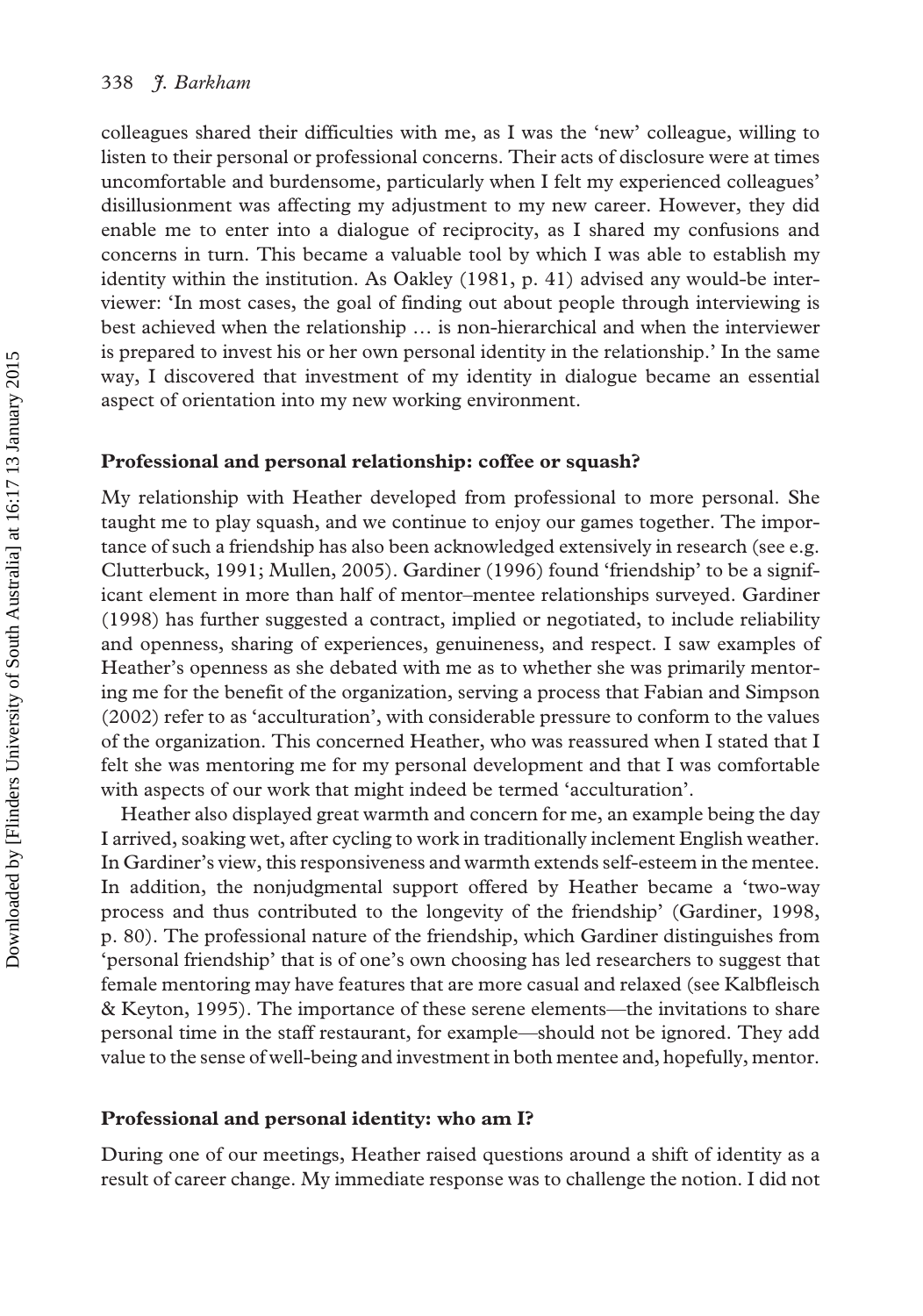see myself as lecturer, teacher, or in any other job definition. I insisted to Heather that I identified myself within who I was, an 'inner essence', and not 'what I do'. I stated that: 'what I do I choose to do—it *reflects* who I am.' I was naïvely seeing the process as cyclical, with an autonomy born of a diminished financial responsibility for a family now grown into adulthood. I stated that I could change what I did if my work was not personally fulfilling. In Maslow's (1970) 'hierarchies of need', my 'deficiency needs' had been met, and other (and higher) needs had emerged. Davies (1989) would recognize my struggle, seeing individuals not as 'the unitary beings that humanist theory would have them be, but as the complex, changing, contradictory creatures that we each experience ourselves to be despite our best efforts at producing a unified, coherent and relatively static self' (p. xi).

My efforts may have at first succeeded, yet I have not remained static. Others have defined me as an 'academic' and a 'tutor'. Students took notes during my seminars and lectures as if my word were authoritative; they eagerly sought my advice in tutorials. At first, I found this a heavy responsibility, and then I began to reflect and problematize with them. Knowledge is provisional; past experiences may be relevant, and others might have differing perspectives to my own. In turn, I was a student again, learning alongside my own students as I developed theoretical understandings through research. This transition of professional identity takes time, but my reflection was beginning, enhanced by my emerging comprehension of poststructuralist theory. I was being 'constituted and reconstituted through a variety of discursive practices', as Davies (1989, p. xi) stated. As Elliott (2002, p. 4) has further explained: 'Things change, people change … identity is fluid, not fixed for once and for all … The self is a symbolic project that the individual actively and creatively forges.' By the end of my first year in academia, I was somewhat more reflective and self-aware than at the beginning, and less certain that I was right about most things.

#### **A mentee's qualities: a recipe for success?**

According to Roberts (2000), mentoring is not an event, but a 'process form' that includes elements of helping, teaching/learning, and reflective practice. Within this process, many research papers have outlined the characteristics of a good mentor (see e.g. Segerman-Peck, 1991, p. 65; Carruthers, 1993, p. 20), and many imply a very masculine view that the mentoring function is heavily reliant on the mentor (see Roberts, 1999). Few, however, consider what actions characterize a successful mentee. Here I offer some suggestions:

● *Be open and honest*: having been successful and appointed to the post, mentees should remember that the institution has a vested interest in their success. When questioning my own ability to deliver material on some courses I was required to teach, I recorded, 'They gave me the job, so they must have some faith in me'. By exposing and confronting their fears and confusions, mentees can seek support from their mentors and others within the organization.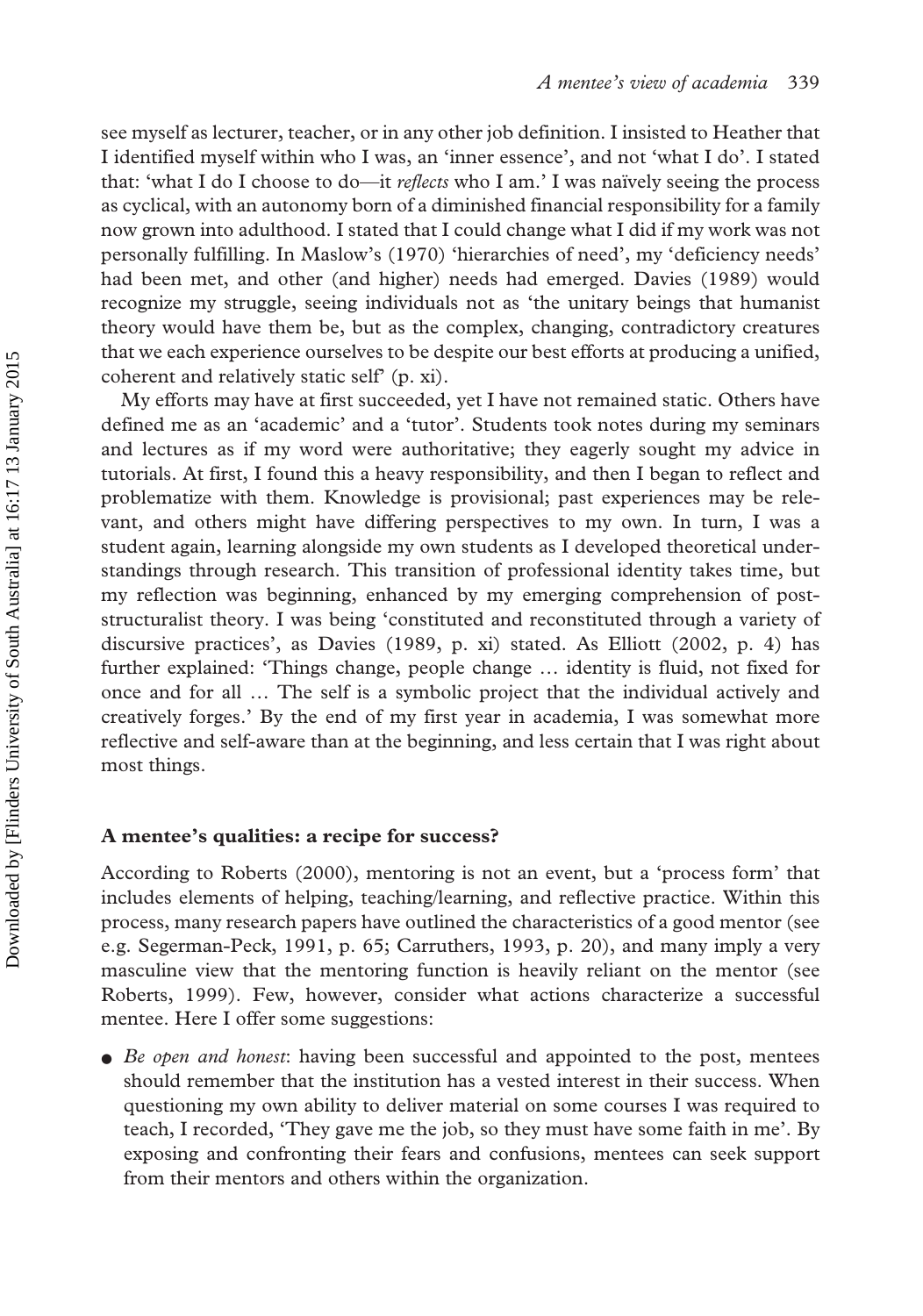### 340 *J. Barkham*

- *Be prepared to listen and reflect*: in general, the advice that I received was good, such as that from the colleague who reminded me that it is the students who have to do the study; the tutor cannot do it for them. This colleague went on: 'Get *them* to do the readings, and remember to *use* those readings—follow them up—else the students won't bother to do them!'
- *Respect advice*: listen to all advice and opinions, even if seemingly unhelpful or plain bizarre! Recognizing the difference is a critical art: I still find it difficult to accept the advice given by some colleagues that failing to meet required deadlines is unimportant. Also, the observation that 'no one gets to meetings on time, so expect them to start late' seems discourteous, but I hold my tongue.
- *Continue to question*: ask questions of both mentors and of other colleagues. New staff can seem to settle relatively quickly into their role, and colleagues may forget their unfamiliarity with many aspects of the role. For example, an assumption was made that I knew my responsibilities when invigilating an examination, so I took it upon myself to check with the examinations officer and talk through the briefing paper to ensure that I fully understood the requirements of the role, including what I should do if a student's cell phone were to ring! As the examination officer told me, 'I'd forgotten this is only your first year—you seem to have been here forever'. I took this as a compliment.
- *Be prepared to ask for help*: remember to thank those who assist you. This was not only important with academic colleagues, who quickly empathized with my position, but also with support staff in administration and technical departments who told me that they felt their services were often taken for granted. When needing to use a facsimile machine, I approached a member of the administration team for help, only to find her surprised that I had not had the benefit of an induction into the various technologies available to me. Had this happened, she would not have to spend her time showing me. However, by expressing appreciation of her help, I left with the benefit of the tutorial and an invitation to return if further assistance was required.
- *Be sympathetic to others' problems*: workload is a common concern among many colleagues, and the pressures of work vary throughout the academic year: 'I have a mountain of marking to turn round for the next exam board; it's unrealistic'. When I empathized and listened sympathetically, the encounter became therapeutic for colleagues and furthered good relationships with them, thus being mutually beneficial. It also served to warn me about such obstacles as the 'marking mountain'.
- *Be prepared to offer fresh ideas*: there was no administrative system for writing to a group of schools with whom I was to work. My diary reflects that 'I now realize how efficient my former employer is'. The office manager was keen to use my prior knowledge to create a useful system in her department.
- *Be prepared to work hard*: by demonstrating commitment to the job, I quickly gained the respect of my colleagues. However, I have always tried to balance the demands of a career with other aspects of my life. A New Year's resolution in January read: 'I've been married to one man for a very long time, and I want to stay married to him! New job or not, I mustn't neglect my family.' Working hard does not necessarily require working too long; working smarter is more effective.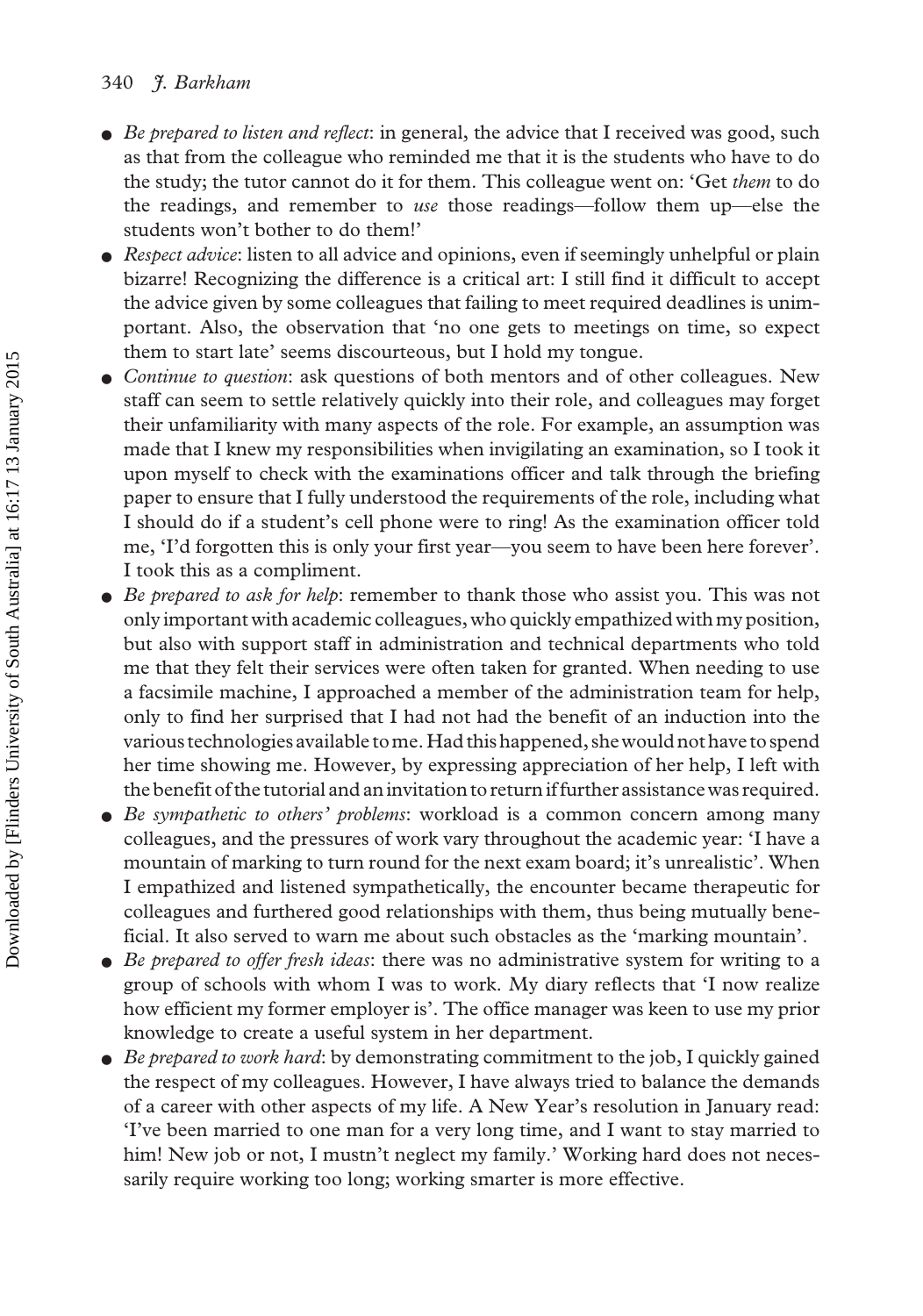- *Make friends—network*: new staff members have every reason to approach people to introduce themselves and exchange information. Taking the time to do this, before other responsibilities begin to impinge, is an excellent investment in time. As one technician said as we unpacked another crate of resources, 'It isn't often we see tutors on their knees among boxes of papers'. I recall thinking that this was not so unusual for me.
- *Enjoy the new life*: enthusiasm is infectious—new staff bring a fresh energy to the workplace, and those who are in contact with them are often reinvigorated by their presence. During one early team meeting, a senior colleague opened the door and asked, in mock disgust, whether laughter had been tabled as an agenda item and had we not considered the disruptive nature of our noise level on others? Later, I was asked, 'Where do you get your good humor from—you are always smiling?' My response was simple: 'I'm enjoying the change—and the challenge.'

#### **Rewards to the mentor: satisfaction without recognition**

I believed Heather when she stated that she benefited from the mentoring process. She commented once that working with me had enabled her to reflect on her own work, and the support she gained from working through challenges together had been rewarding. I had, perhaps unwittingly, helped her find insights into her own practice. Drawing from the field of business, Carruthers (1993) discussed advantages to both parties, including increased productivity, defined leadership qualities, and 'rusting managers challenged to grow'.

I certainly did not see Heather as 'rusting', but she stated that she 'grew' in her ability to reflect and that 'this aspect of the job was very satisfying'. Sir John Harvey-Jones (1999), former chief executive of ICI, rightfully celebrates the role of the mentor. In stating that his personal delight is in seeing people grow, he also points out the value for organizations and that greater recognition should be paid to the importance of mentors' contributions. Mentoring new colleagues is not always perceived as being such valuable work to an institution—it does not carry high status.

#### **The price paid by the mentor: doing good yet feeling bad**

Whether the mentor in academia earns the recognition that is deserved has to be questioned. As Acker and Feuerverger (1996) argue, women, in particular, are expected to take responsibility for supporting others—colleagues as well as students. In 'doing good', they remain disappointed and 'feeling bad' as a result of the reward system in academic life, which privileges research output. In their study, women experienced a sense of working harder than their male counterparts, with an unequal allocation of teaching and supervision. In living out the commitments to others, the contradictory prescriptions for 'caring women' and 'productive academics' lead to a fractured sense of self.

Heather was subject to just such tensions and shared with me her intense frustration at having an overwhelming burden of teaching and supervision that prevented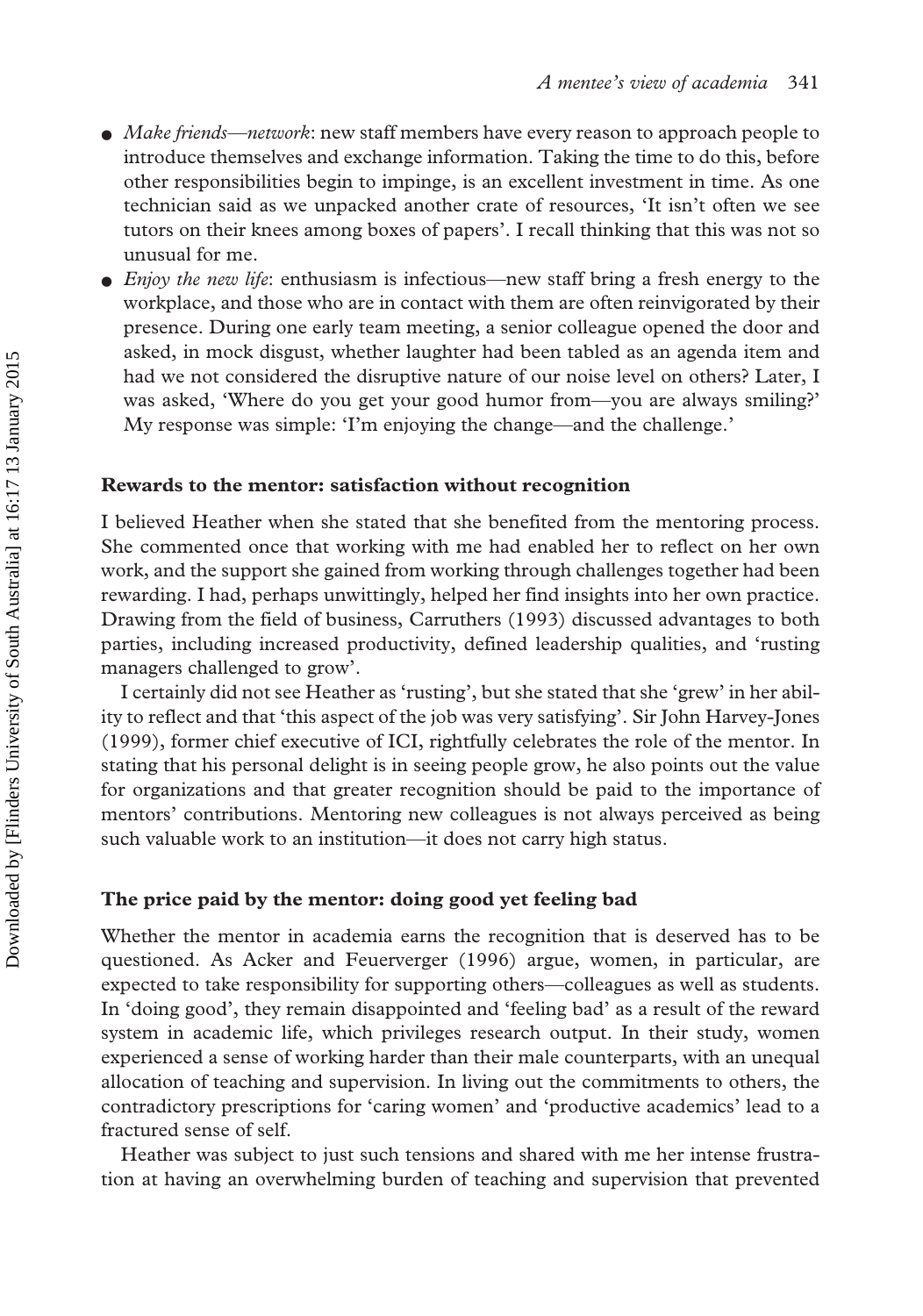her from following her research interests. On one occasion, she lamented, 'I sometimes feel as if I have dropped all my principles on the ground'. In return, I questioned her: 'Who mentors you? Who mentors the mentors?' The question remains unanswered. What is more, although the quality of Heather's work is acknowledged by her colleagues, line managers, and students, Heather is unlikely to be promoted or rewarded in salary from this recognition alone. She is required to demonstrate further research output.

#### **Looking forward: from mentee to mentor**

Moving into another identity as team leader and mentor to students and new staff members, I must reflect further upon the mentee–mentor relationship. I need to become the listener rather than the talker, encouraging the latter role in my mentees. If my experiences as a mentee allow me to reflect on my recent emotions, fears, excitement, and bewilderment, they must also be allowed to strengthen my ability to empathize with others. I should have some insight into the types of experiences that lead to bewilderment among others, such as the complex structures of our degrees or the challenges of conducting seminars with young adults. There is a danger in this, however. I need to remind myself that my mentees may not have the same responses that I had. I need to discover and respond to *their* needs, not what I *think* their needs are.

#### **Reflection, negotiation, and questions of power**

In this personal account, I have sought to illuminate some of the processes in one example of mentoring. Some literature about mentoring posits a very masculine nature in its discourse. Not atypical is the focus on the role and characteristics of the mentor, with much less on the claims of the mentee. As Fabian and Simpson (2002) discuss—and Heather had raised as a fear— there is a suggestion that new members of staff go through a process of 'acculturation'. They reflect on the mentoring process as an opportunity for management to play a significant part, so that staff beliefs and values become aligned with management interests. Yet institutions will be changed—evolving as the most crucial of resources, their people change. The mentoring process empowers both experienced and new staff to reflect together upon their roles and identities within an institution and the values of the institution itself.

As a mentee, I took significant responsibility for the development of the relationship with my mentor, supported by an ethos of negotiation and reciprocity provided by Heather and the institutional practices. This allowed me to be sincere with my mentor. I would argue that power is then negotiated between the mentee and mentor. While the mentor has power derived from professional experience and institutional knowledge and may work within a framework required by the institutional practice, the mentee is by no means a passive receiver of the mentoring process. Caruso's research suggests that informal, 'natural' mentoring, is usually driven by the mentee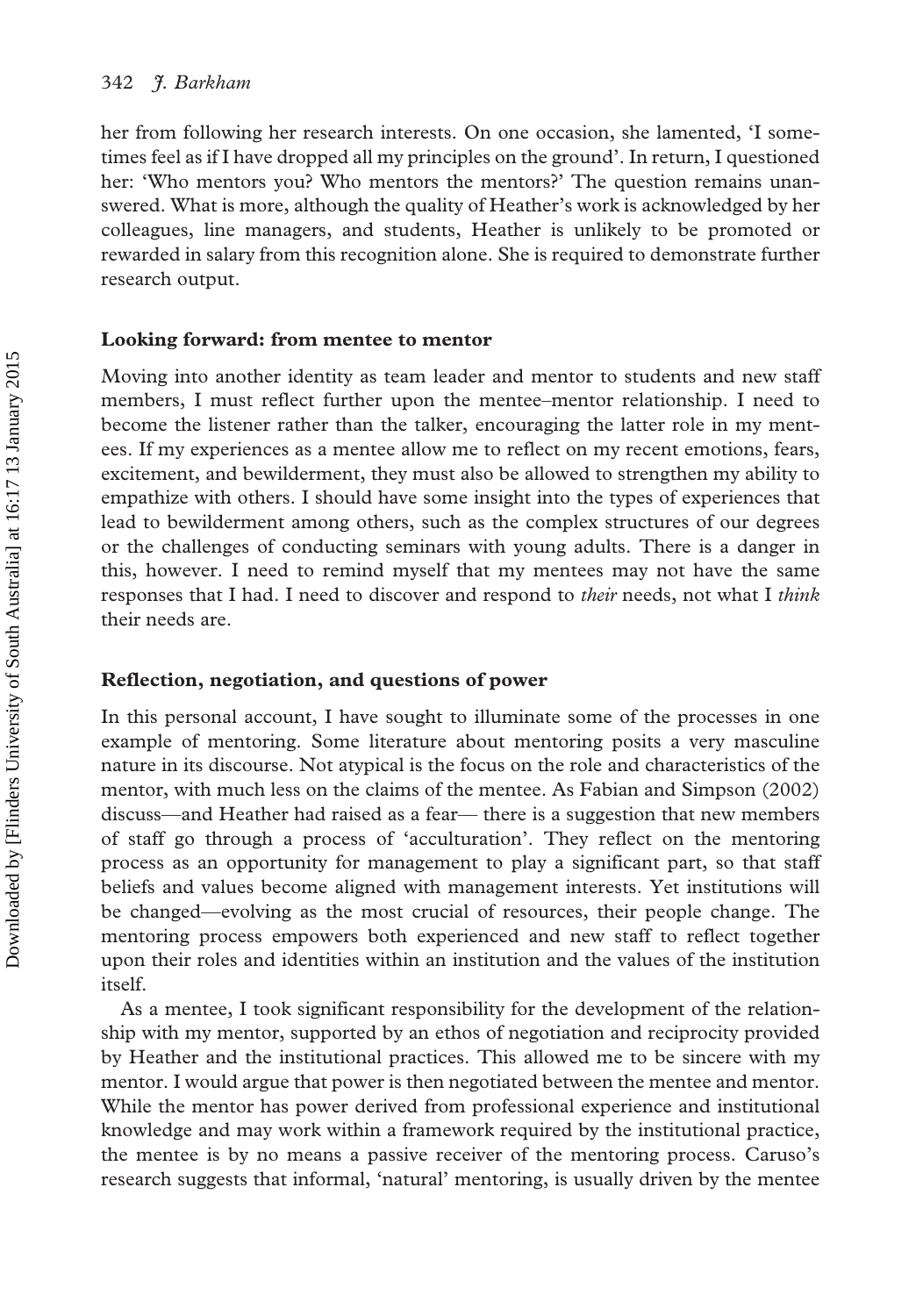(as cited in Roberts, 2000). It is my assertion that a degree of such 'natural' mentoring gives the mentee a sense of ownership of the process.

As a successful mentor, Heather suggested rather than imposed, supported rather than judged. She recognized my strengths as a mentee and built upon them, responding uncritically when asked for support. She was prepared to question and challenge, but, more importantly, she empowered me.

#### **Further reflection: women benefiting from mentoring**

The benefits of mentoring as a reciprocal process are argued in this article. Other questions arise, such as whether women mentor each other differently and more or less effectively than men. Is there a question of power relationships in cross-gender mentoring dyads? In his discussion about the androgynous nature of mentors, Roberts (1999) suggests that mentoring may require high levels of stereotypically feminine behaviour and calls for further attention to this possibility, arguing that the majority of mentoring literature has neglected this point. Segerman-Peck (1991) advises that women particularly benefit from networking and mentoring. She describes the 'new girl networks' that women in business have used and compares them with the 'old boy networks' that have permeated business, the legal system, and formal politics. She examines why women need mentors and questions why they are less likely to have them.

I raise the question why the academy appears to acknowledge the need for explicit mentoring on induction to the new environment, but, unlike some business environments (see Clutterbuck & Megginson, 1999), rarely develops this practice subsequently except, perhaps, in the field of developing research potential. Furthermore, I query, as others such as Morley (1997) have done, whether academia should be added to that list of fields where the 'old boy networks' are particularly strong, and whether women compete on the equal terms that are often espoused. I am fortunate to work in a system that encourages such reflection but argue that we must go further. For our staff and students, the investment needs to be much more long term. As Wright and Wright (1987) warn, 'By not mentoring, we are wasting talent. We educate and train, but don't nurture' (p. 207). Mentors need nurturing too:

From this point onwards, The protection around me is gone. I look forward and realize what others expect of me. I must now reinvent myself as leader, as mentor, as researcher. And so, *we* will move on *together*. J. B. (inspired by a poem in Cosslett, 2000)

#### **Acknowledgements**

My thanks to my colleagues, Lynn and Richard, who commented so constructively on earlier drafts. My sincere thanks to Heather, to whom this work is dedicated.